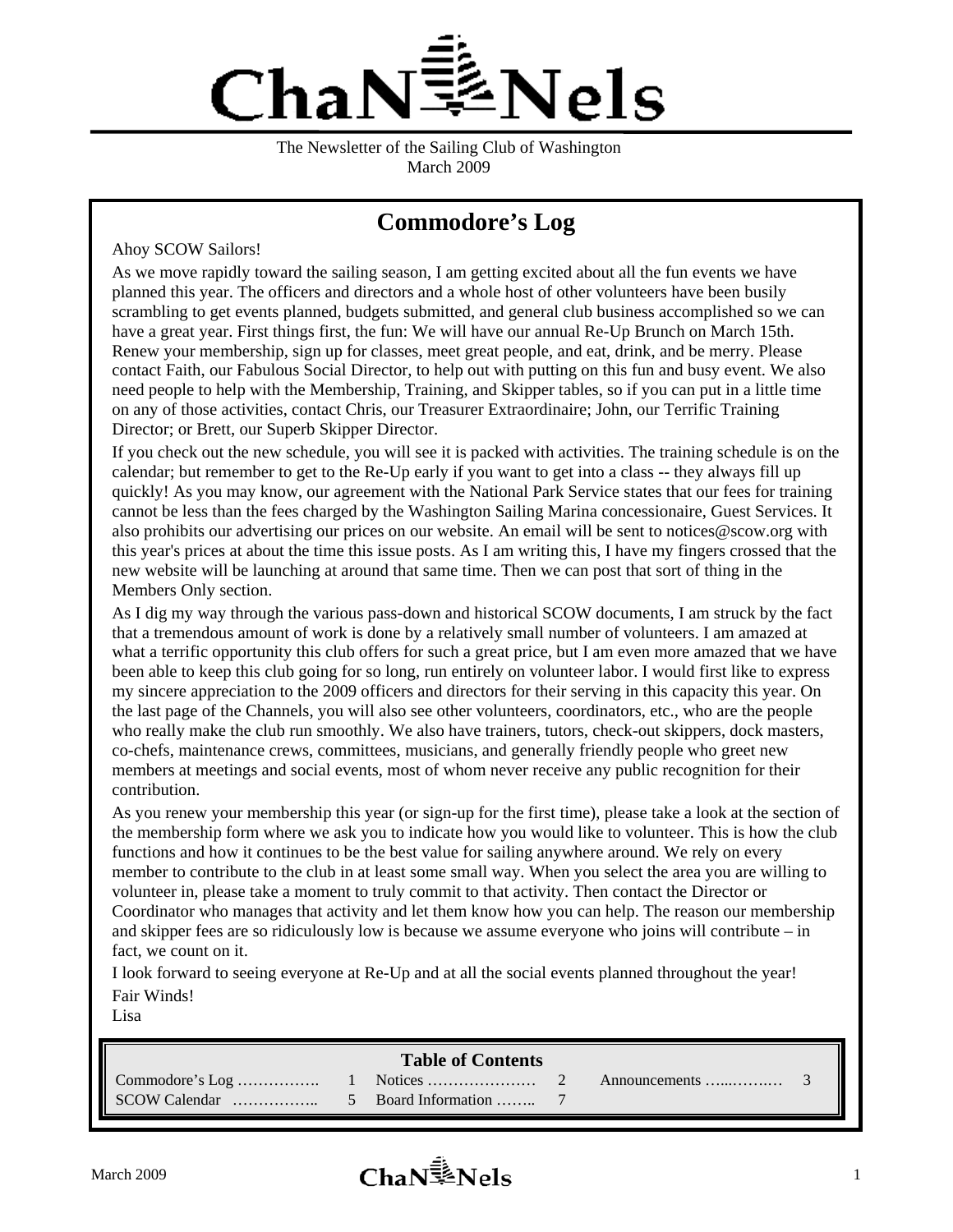## **Re-Up Brunch on Sunday, March 15 (10 am – 2 pm)**

## **Kick-Off to SCOW Sailing Season and Sailing Classes Registration**

Enjoy a delicious brunch of omelets, pancakes, and French toast, along with great Bloody Marys and Mimosas. Either bring a dish to fill out the buffet table – fruits, salads, desserts, etc. -- or pay \$10 without a dish.

Sign up for various training classes, renew your membership, or join SCOW for the first time. Be there by 10 am if you're registering for a class – they fill up fast!

Directions to The Colonies, 7681 Provincial Drive, McLean, VA: From Rt 495/ Beltway go east on Rt 123/Chain Bridge Road towards McLean, right at first

light on Old Meadow Road, go ¼ mile and turn left into The Colonies.

## **More on the SCOW Sailing Classes**

by John Eller, SCOW Training Director

Avast me Mateys! Sunday, March 15, is the opening day of registration for SCOW sailing classes for all who wish to become a **Flying Scot** or **Cruiser Skipper**. A registration table will be set up during the annual Re-Up Brunch. Be sure to arrive early and secure your place in class, as the seats for all courses go like hotcakes. Classes begin in April to provide you maximum enjoyment as a skipper by Spring, Summer, and Fall of 2009. There will be three Flying Scot classes (April, June, September) with a limit of 12 seats per class. The Cruiser classes (April and July) are limited to 5 seats per class. There will be no auditing of any classes.

Other popular training offered by our enthusiastic SCOW instructors includes the **Spinnaker** class (June, October) where you really learn how to *fly* a sailboat, and the **Capsize** class (July, August) where you learn the value of a dry bag with a change of clothes. Our **Intermediate** sailing class (July) advances fundamental boat handling skills as the trainers coach you through fine tuning your balance, helm, and sail trim. The Intermediate Class is for Scot and Cruiser skippers, as well as crew for both the club's day-sailors and keelboats. Our goal this year is 26 students, with a mix of 16 Scot and 10 Cruiser Skippers.

For a more detailed schedule of classes in advance of the Re-Up Brunch, check out the SCOW calendar of events online at http://www.scow.org/calendar.html.

## **Train-the-Trainers Session on March 28**

For SCOW sailing instructors, we're offering a free Train-the-Trainers session on Saturday, March 28. We'll start at noon following a rigorous session of coffee and donuts, and review some of the recent changes to SCOW policies and procedures listed in your training packets. This year's training schedule has been sent to current Club Trainers, and replies continue to come in with commitments for both the land and water instructor slots.

## **Rub-Off-the-Rust Skipper Event on March 29**

The free Rub-Off-the-Rust Skipper event takes place on Sunday, March 29, and will mirror last year's event with a morning session from 9 a.m. to noon, and a second 3-hour session from 1-4 p.m. Cruiser and Scot Skippers will be receiving a sign-up questionnaire via email, which will allow you to identify specific skill sets you wish to practice during your refresher session. Your responses are important and will enable the trainers to match skippers with instructors/boats based upon the skills to be addressed.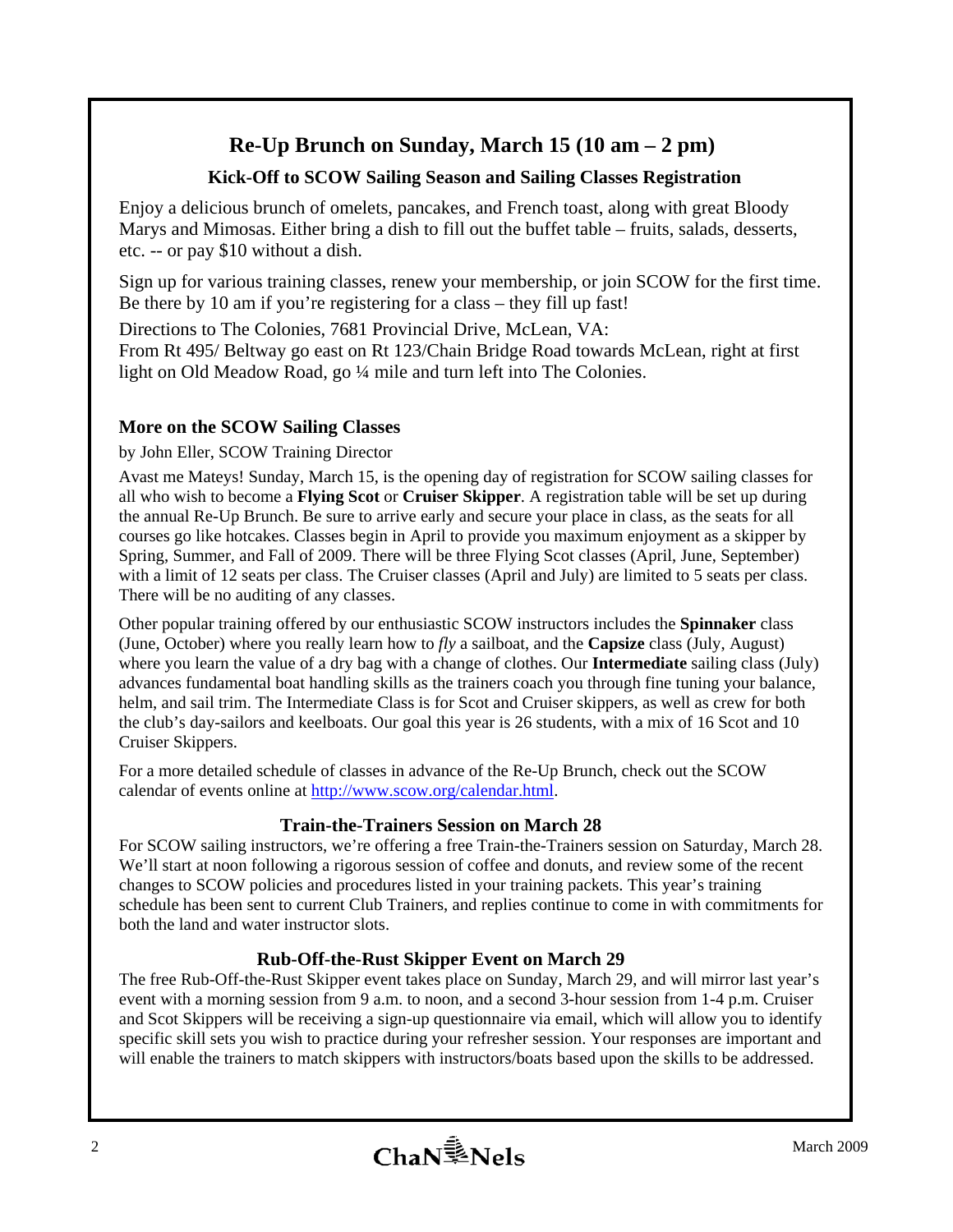

Photos from SCOW's Fall 2008 Flotilla at Fort Washington (Courtesy of Jack Weaver)

## **US Coast Guard Auxiliary Boating Safety Classes at WSM**

The U.S. Coast Guard Auxiliary will hold two boating safety classes in the Afterdeck Café at the Washington Sailing Marina in 2009. The Spring class starts on Wednesday, April 22, and the Fall class starts on Wednesday, September 30. Both classes will meet for five Wednesdays from 7:30 p.m. to 9:30 p.m. The cost is \$40. Graduates receive a boating safety certificate (which SCOW requires skippers to have to operate SCOW boats). For more information and to enroll, contact Ginny Ivin at flotilla22@hotmail.com or by phone at (202) 547-8558.

## **DC Boater Safety Classes 2009 Schedule**

*Location of classes:* Metro Police Department/Harbor Patrol 550 Water Street, SW, Washington DC 20024 (a short walk from Waterfront/SEU Metro stop) 202-727-4582

Each session meets on Tuesday and Thursday evenings for two weeks from 7 p.m. to 9 p.m. Classes are free, but you must register in advance and be able to attend all four classes. Thirteen sessions are being offered:

Session 1: March 31, April 2, 7, 9 Session 2: April 14, 16, 21, 23 Session 3: April 28, 30, May 5, 7 Session 4: May 12, 14, 19, 21 Session 5: May 26, 28, June 2, 4 Session 6: June 9, 11, 16, 18 Session 7: June 23, 25, 30, July 2

Session 8: July 7, 9, 14, 16 Session 9: July 21, 23, 28, 30 Session 10: August 4, 6, 11, 13 Session 11: August 18, 20, 25, 27 Session 12: September 1, 3, 8, 10 Session 13: September 15, 17, 22, 24

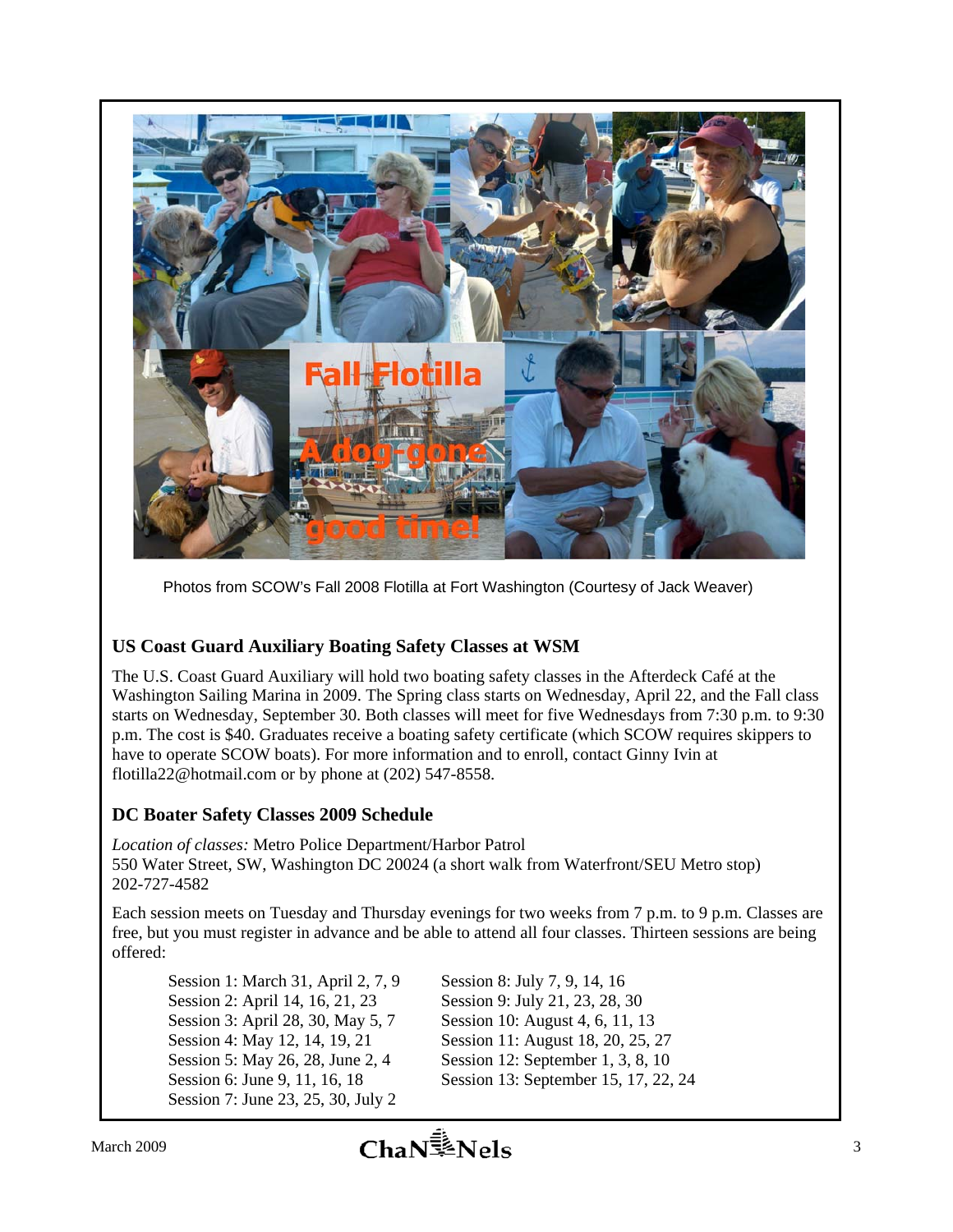

Photos from SCOW's Fall 2008 Flotilla at Fort Washington (Courtesy of Jack Weaver)

| <b>Next Membership Meeting: Monday, March 9, 2009</b>                                                                                                                                                                                                             |                                                                                                                                              |  |  |  |  |
|-------------------------------------------------------------------------------------------------------------------------------------------------------------------------------------------------------------------------------------------------------------------|----------------------------------------------------------------------------------------------------------------------------------------------|--|--|--|--|
| <b>Location:</b> American Legion Post, 400 Cameron Street, in Old Town Alexandria<br><b>Time:</b> Socializing downstairs begins at 6:30 pm and the meeting begins upstairs at 7:30 pm.<br>Guest speaker: John Marshall, Manager of Guest Services at Mount Vernon |                                                                                                                                              |  |  |  |  |
| <b>Membership Meetings</b>                                                                                                                                                                                                                                        | 2 <sup>nd</sup> Monday of every month, American Legion Post, 400 Cameron Street,<br>Alexandria -- Social hour at 6:30 pm; program at 7:30 pm |  |  |  |  |
| Social Sail                                                                                                                                                                                                                                                       | Every Thursday, Washington Sailing Marina, April - October, 6:00 pm                                                                          |  |  |  |  |
| Social No-Sail                                                                                                                                                                                                                                                    | Events and locations vary, December - April, 6:00 pm                                                                                         |  |  |  |  |
| <b>Board Meetings</b>                                                                                                                                                                                                                                             | 1st Monday of every month, 7:00 pm (open to members)                                                                                         |  |  |  |  |
| <b>Channels Deadline</b>                                                                                                                                                                                                                                          | 15 <sup>th</sup> of every month. Submit articles to: channels09@scow.org                                                                     |  |  |  |  |
| 2009 Calendar                                                                                                                                                                                                                                                     | http://www.scow.org/calendar.html                                                                                                            |  |  |  |  |
| <b>SCOW Pictures</b>                                                                                                                                                                                                                                              | http://picasaweb.google.com/Sailing.Club.of.Washington                                                                                       |  |  |  |  |
| <b>SCOW Home Page</b>                                                                                                                                                                                                                                             | http://www.scow.org                                                                                                                          |  |  |  |  |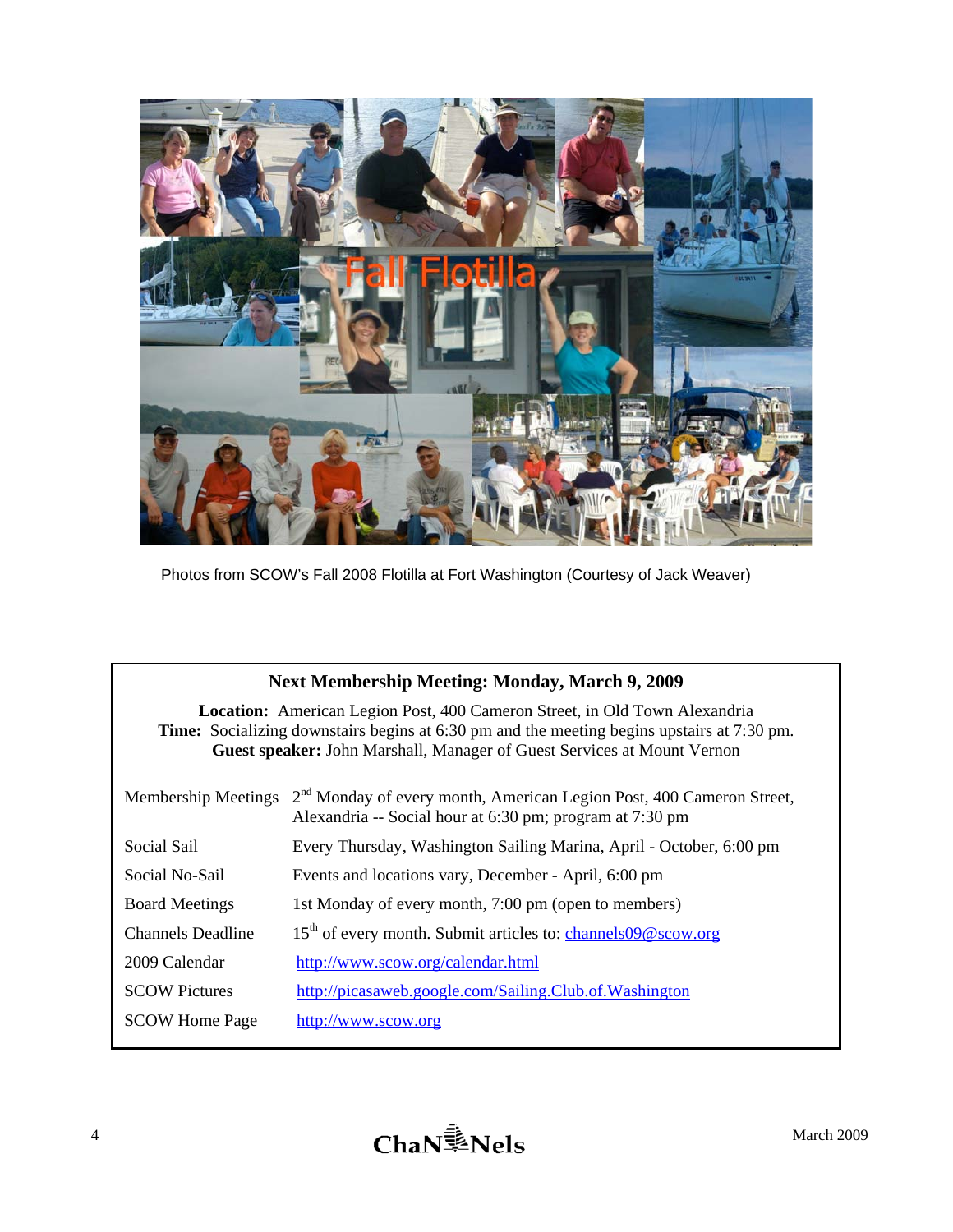| $5COW$ Calcitual $\sim$ March 2007       |                                    |         |           |          |        |                                    |
|------------------------------------------|------------------------------------|---------|-----------|----------|--------|------------------------------------|
| Sunday                                   | Monday                             | Tuesday | Wednesday | Thursday | Friday | Saturday                           |
| 1                                        | $\overline{2}$<br>Board<br>Meeting | 3       | 4         | 5        | 6      | $\overline{7}$                     |
| 8                                        | $\mathbf{Q}$<br>General<br>Meeting | $10\,$  | 11        | 12       | 13     | 14                                 |
| 15<br>Re-Up<br><b>Brunch</b>             | 16                                 | 17      | 18        | 19       | 20     | 21                                 |
| 22                                       | 23                                 | 24      | 25        | 26       | 27     | 28<br>Train the<br><b>Trainers</b> |
| 29<br>www<br>Rub Off<br>the Rust<br>へへへへ | 30                                 | 31      |           |          |        |                                    |

## **SCOW Calendar -- March 2009**

## **SCOW Calendar -- April 2009**

| Sunday                         | Monday                   | Tuesday                 | Wednesday            | Thursday                             | Friday                 | Saturday                                   |
|--------------------------------|--------------------------|-------------------------|----------------------|--------------------------------------|------------------------|--------------------------------------------|
|                                |                          |                         |                      | $\overline{2}$<br><b>Social Sail</b> | 3                      | $\overline{4}$<br>Cherry<br><b>Blossom</b> |
| 5                              | 6<br>Board<br>Meeting    | $\overline{7}$          | 8                    | 9<br><b>Social Sail</b>              | 10                     | Regatta<br>11                              |
| 12                             | 13<br>General<br>Meeting | 14                      | 15<br><b>Basic I</b> | 16<br><b>Social Sail</b>             | 17                     | 18<br><b>Basic I</b><br>Water              |
| 19<br><b>Basic I</b><br>Water  | 20<br>Cruiser I          | 21                      | 22<br><b>Basic I</b> | 23<br><b>Social Sail</b>             | 24<br>River<br>Raft-Up | 25<br><b>Basic I</b><br>Water              |
| 26<br>Basic I<br>Water<br>wwww | 27<br>Cruiser I          | 28<br>Cruiser<br>Racing | 29<br><b>Basic I</b> | 30<br><b>Social Sail</b>             |                        |                                            |

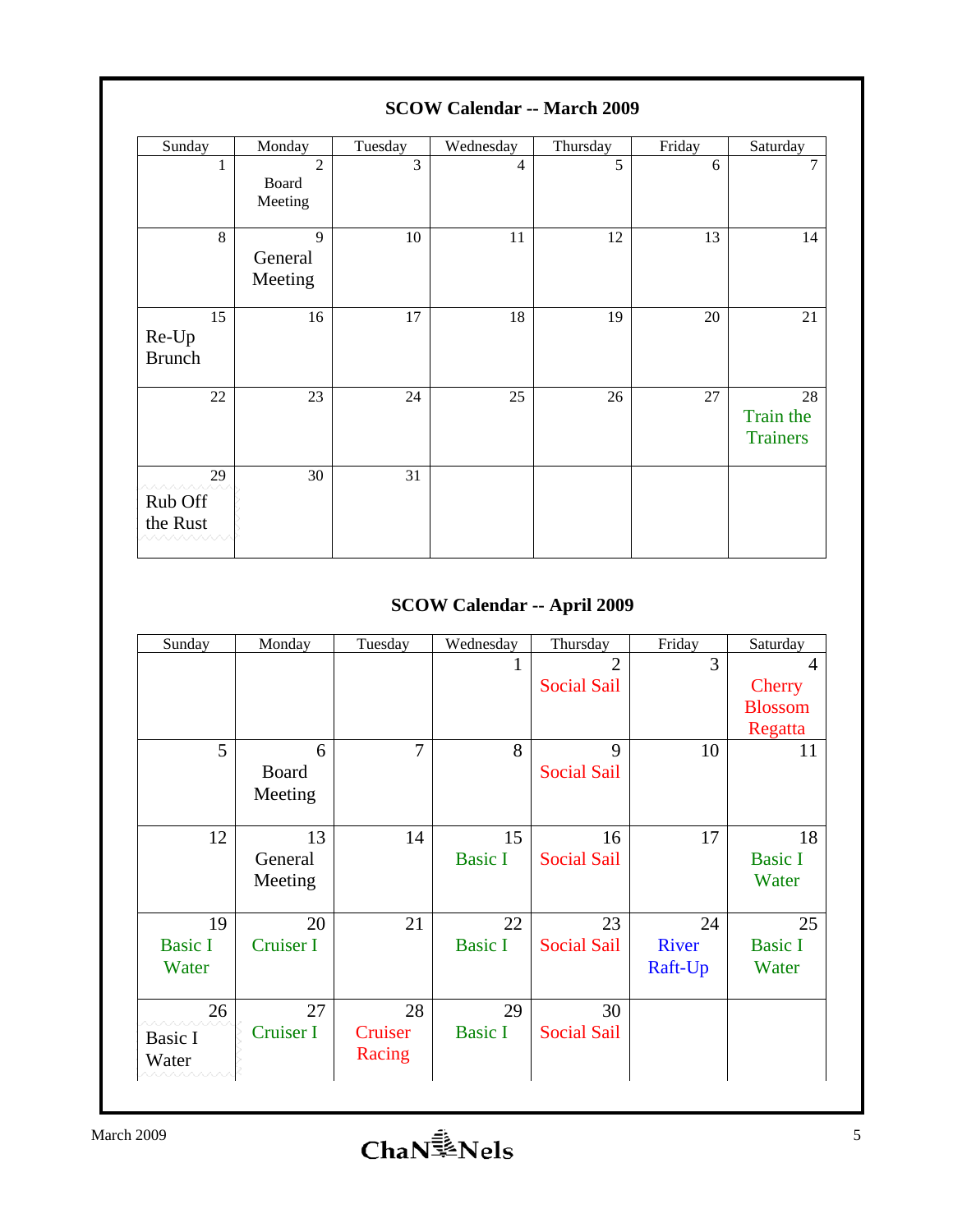### **Mark your calendars…! 2009 River Events Schedule is Set**

The schedule for SCOW River Events for 2009 has been finalized. We have worked with the Training, Racing, Social, and River/Bay Directors to make sure that there were no conflicts with other club activities and that the club cruisers will be available for all events.

**Friday night raft-ups --** These begin in April and continue through October, usually on the 4th Friday of the month. Dorothy Stocks will be sending out notices before each of these events, asking who is going, who needs crew, wants to crew, wants to skipper a club cruiser, and all that good stuff.

#### **Other sailing events:**

June 13/14 -- Overnight to Tim's Rivershore/Sweden Point. Sail down to Tim's Rivershore (crab house in Dumfries), anchor out, ride their water taxi ashore for dinner and socializing. If you can't make it by boat, land yachts are also welcome. After dinner, anchor inside the mouth of Mattowoman Creek, or off of Leesylvania State Park, or reserve a slip at Sweden Point Marina (\$1.00/foot buys a hot shower!). Head back up river on Sunday.

August 8 -- Raft-up in Smoot's Cove. Party hearty and dodge the water-taxis! Generally runs from noon to four. Bring food, drink and bathing suits. Was great fun last year (seven boats!), and we moved it later in the year this time to be sure that the water is plenty warm for those who want to go swimming.

September 19/20 -- SCOW Fall Flotilla and Rendezvous at Fort Washington Marina. Sail down on Saturday, arrive by 1600, prepared to hang out. You will be assigned slips at discounted rates. Cookout at 1800 in the pavilion: You bring it, you burn it (grills provided)! Spend the night, enjoy breakfast courtesy of SCOW the next morning. Explore Fort Washington if you wish, then head back up river.

To reserve a club cruiser for any of these three events, contact Jack Weaver at **longweav@juno.com**.

## **Upcoming SCOW General Membership Meetings**

**Monday, March 9 --** John Marshall, Manager of Guest Services at Mount Vernon, is our featured guest speaker for the March Membership Meeting. He will tell us how women sailors saved Mount Vernon and why that portion of the Potomac River still looks the way it did during George Washington's residence at Mount Vernon.

**Monday, April 13 --** Rico Newman, from the National Museum of the American Indian, will talk about pre- and post-tribal lifeways on the Potomac River and Chesapeake Bay. Do YOU know a story about Native Americans on the river that you've always wondered whether it's fact or folklore? If so, send it to vice@scow.org at least two weeks before the April meeting, and after his talk, Mr. Newman will lead a short game of Fact or Crap!

**Monday, May 11** -- Bill Davenport will talk about racing, boat preparation, and sail trim.

## **SCOW Audit Completed**

As required by the club's bylaws, an audit of the 2008 financial records of the Sailing Club of Washington was completed on February 8, 2009. The audit included a review of income and expense statements, balance sheet, bank statements, 2008 tax return, schedule of major club assets (boats, trailers, etc.), insurance coverage, and other items. All receipts and expenditures were properly recorded and categorized. Treasurer Chris Von Guggenberg is commended and should be recognized for his careful and diligent stewardship of the club's finances in 2008. Respectfully submitted by the SCOW Audit Committee

Jack Weaver, Chairman; Mary Bashore, Associate Auditor